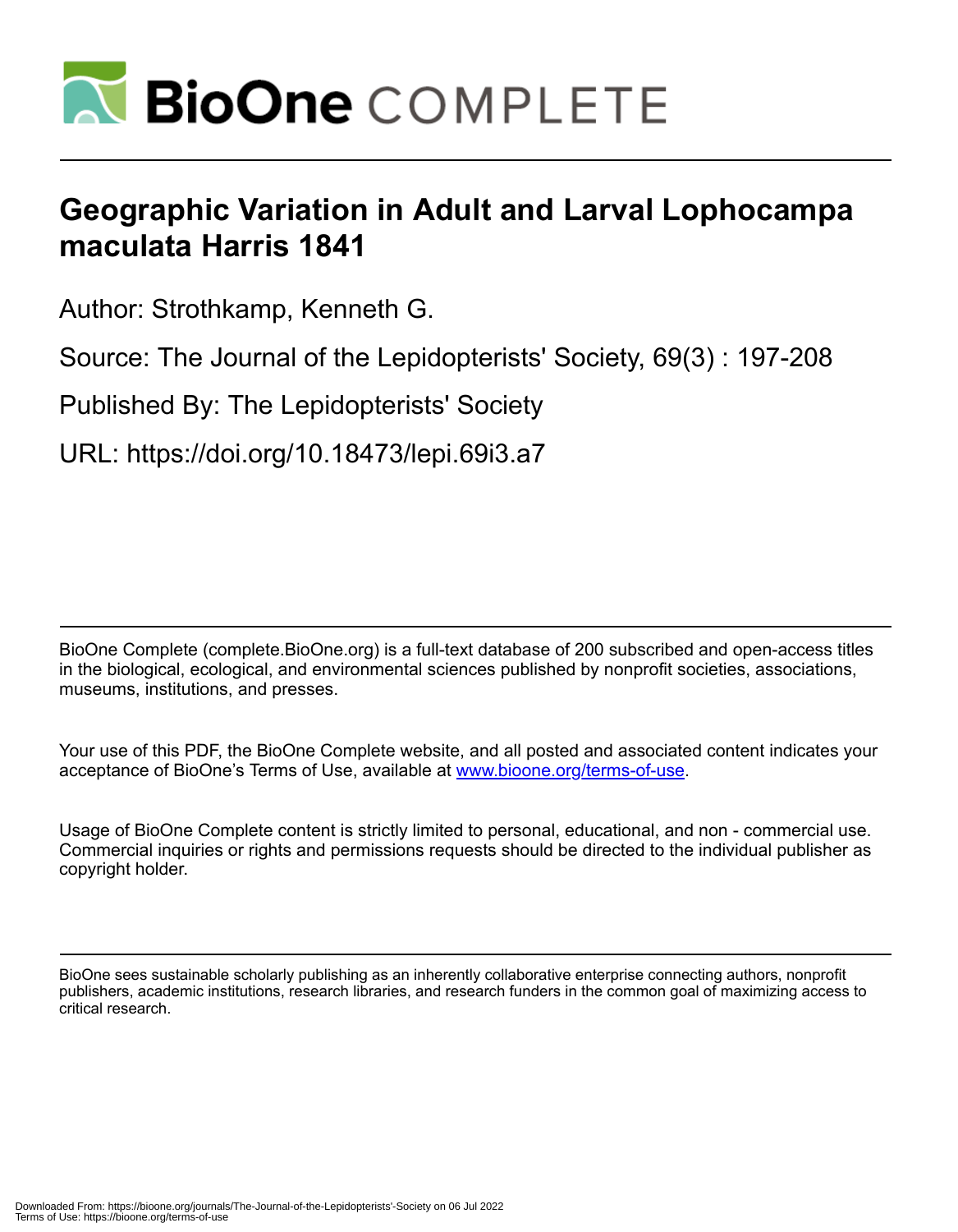# GEOGRAPHIC VARIATION IN ADULT AND LARVAL *LOPHOCAMPA MACULATA* HARRIS 1841

#### KENNETH G. STROTHKAMP

Chemistry Department, Lewis & Clark College, 0615 SW Palatine Hill Road, Portland, OR 97219, email: kgs@lclark.edu

**ABSTRACT.** The spotted tussock moth, *Lophocampa maculata* Harris 1841, inhabits a wide band of North America on both sides of the United States/Canadian border from coast to coast and extends southward along the Pacific coast and in the major mountain ranges of the United States. Within this large range, the species exists as several geographic variants characterized by a number of phenotypic differences, most notably last instar larval coloration. Other distinctions include voltinism, with the California coastal variety being uniquely bivoltine, and larval food preference. While considered a generalist feeder on broadleaf trees, some geographic variants show strong preferences for a particular genus of food plant. Over most of its range, *L. maculata* exists in one of two larval color patterns. Last instars of the Eastern and California Coastal forms are a combination of black and yellow, while the Western Interior form is a combination of orange and black. However, in the Pacific Northwest there is a stable population exhibiting wide variation in larval coloration, with features of the color patterns of both the other two varieties. An additional, and perhaps unique, feature of larval coloration is the rare occurrence of individuals with partial depigmentation for one or two instars, followed by reversion to normal coloration in the last instar and the adult. These individuals are found in all of the geographic populations, although there are small distinctions in coloration that appear to be population-specific. Larval coloration results from three pigments. Exogenous xanthophylls, obtained from the diet produce the yellow color, whereas the endogenous black pigment is eumelanin. The orange pigment is most likely pheomelanin, produced endogenously.

**Additional key words:** bivoltinism, geographic range, pigmentation, melanin, xanthophylls

The New World genus *Lophocampa* is composed of about 70 species, most of which are tropical (Powell & Opler, 2009). There are 11 species north of the Mexican border, of which the Spotted Tussock Moth, *Lophocampa maculata* Harris 1841, (Erebidae, Arctiinae (Lafontaine 2010)) is the most widespread. It is found across North America on both sides of the United States/Canadian border and south in the United States in the Appalachian, Rocky and Pacific (Sierra Nevada, Cascade and the Coastal Range) mountains. It is also found along the immediate Pacific coast as far south as Los Angeles, CA. The species was first described from Massachusetts in 1841 (Harris 1841). In the late 19th century it was placed in the genus *Halysidota* and various forms were described differing in geographic location and larval appearance (Dyar 1892 a,b). These were regarded by some to represent separate species. Currently, the moth is placed in the genus *Lophocampa* and all the geographic variants are considered the same species.

Standard field guide descriptions of this species belie the considerable variation in phenotypic characteristics of the different populations across North America (Wagner 2005; Beadle 2012). This paper will describe the adult and larval characteristics of the various geographic races of *Lophocampa maculata*. For the purposes of this paper all varieties of this organism are considered to be the same species and the different forms and geographic segregates will be referred to as populations to avoid premature decisions concerning taxonomic levels. The species is considered to be univoltine and a generalist feeder on hardwood trees (Robinson 2002). However, as will be described, the various geographic populations differ significantly in many phenotypic and life history features. The genetic basis for these variations and the evolutionary history of the species giving rise to the present geographic variants are currently under active study.

#### MATERIALS AND METHODS

#### **Range Data**

Adult data were obtained from collections at Oregon State University, Los Angeles County Natural History Museum, Burke Museum at the U. of Washington, Spencer Museum, Royal British Columbia Museum, and private collections. Voucher specimens may be found at Oregon State University, Corvallis, OR.

In addition, the online databases BAMONA (butterfliesandmoths.org), the Moth Photographers Group (mothphotographersgroup) and BugGuide (VanDyk) were used to collect occurrence records and contact individuals to obtain additional data and documentation. Many of the adult and larval photographs were obtained from a large number of individuals, most found through BugGuide. This paper would have not been possible without their contributions and their names are listed in the acknowledgements. Most larval photographs of wild individuals are last instar as this stage is most commonly discovered.

Overall range data for the species was estimated mainly from adult records in museum collections and larval photographic records as described above. Subdivision into the various populations based on last instar color was determined from photographic data. As with all range data, interpolation between individual record locations was used. Within each geographic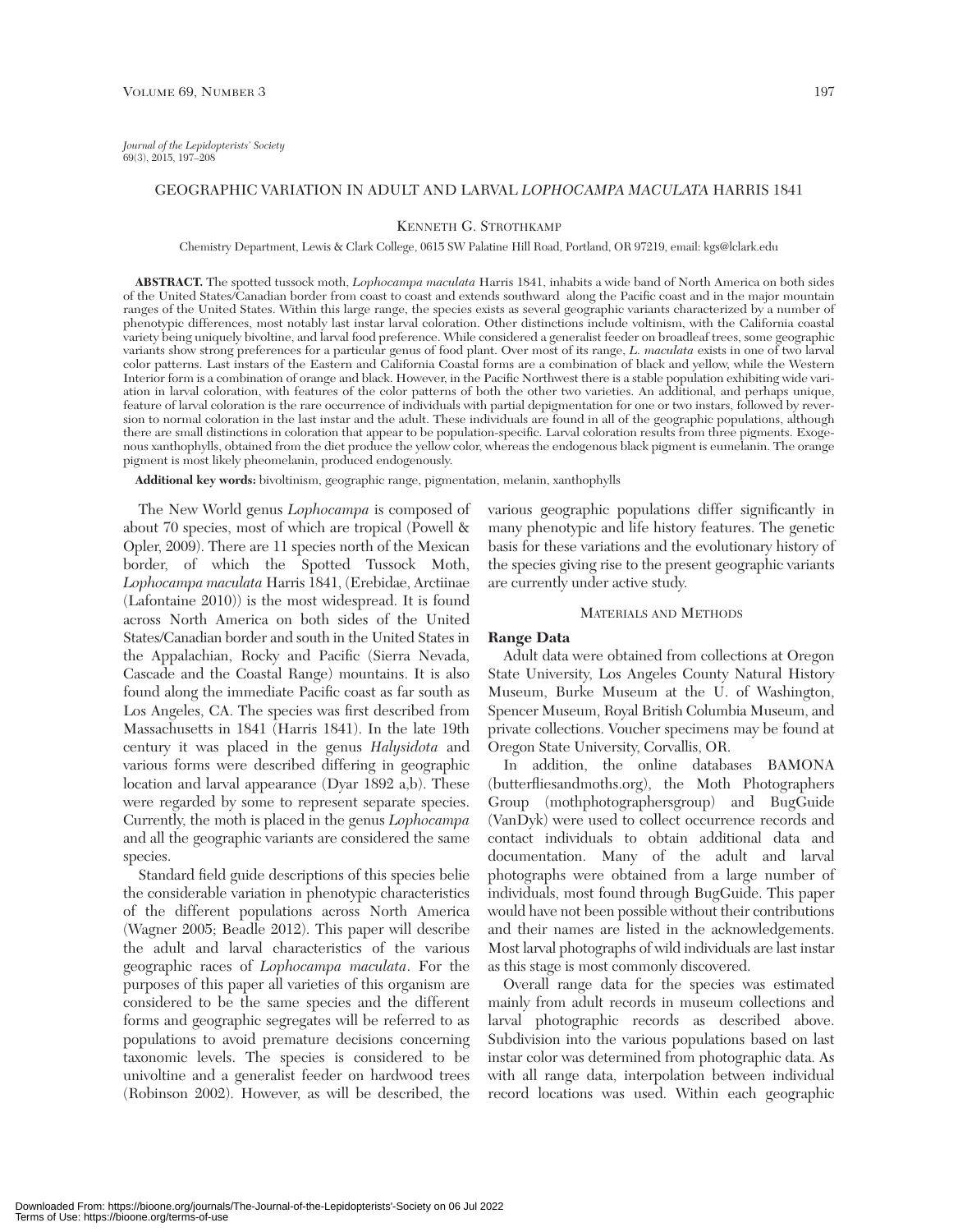





h



FIG. 1. Adult and larval forms of the geographic varieties of *Lophocampa maculata.* **a-c**, the high, intermediate, and low contrast forewing patterns (courtesy of Tom Dimock); **d**, eggs and newly hatched larvae; **e-g**, late first, second, and third instars; **h-i**, fifth instar Eastern form B/Y/B and Y varieties (courtesy of David Woo); **j**, fifth instar Western Interior form; **k-l**, fifth instar California Coastal form B/Y/B and Y varieties.

range, larval color patterns are consistent but occurrence of the species is restricted to suitable habitat.

#### **Chemical Analysis of Pigments**

Larval color variation is the most obvious difference between the various geographic populations. Pigments in setae were determined by chemical analysis. Analysis for eumelanin and pheomelanin was carried out by alkaline oxidation using hydrogen peroxide followed by high performance liquid chromatography (HPLC) analysis (Napolitano 2000). Pyrrole tricarboxylic acid served as the marker for eumelanin and benthiazole carboxylic acid for pheomelanin. A sample of synthetic pheomelanin, kindly provided by Dr. Napolitano, was used as a reference standard for that pigment and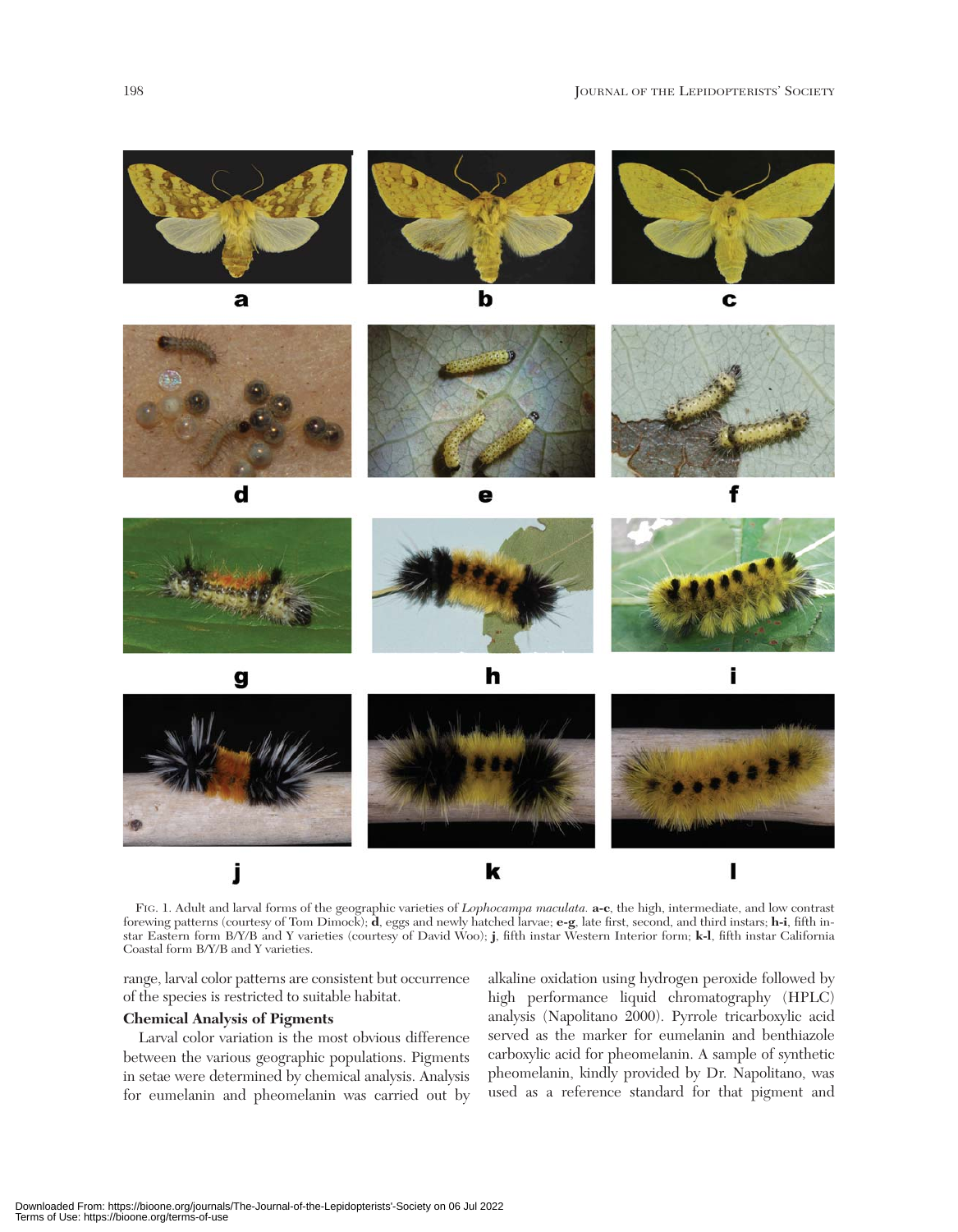eumelanin from black human hair was used as a eumelanin standard. Xanthophylls were extracted from setae and food plants, separated by HPLC (Thayer 1990), and characterized spectroscopically. The xanthophylls, zeaxanthin and lutein, were extracted from yellow corn (Moros 2002)), and used for comparison purposes.

# **Captive Rearing**

Eggs from wild females, typically captured at outdoor lighting sites, were obtained from various geographic regions and raised in the laboratory to investigate the complete cycle of larval development. Eggs and early instars were kept in Petri dishes while the later instars were housed in plastic boxes with nylon mesh tops. Eggs were lightly misted at intervals of several days to prevent desiccation. All specimens were reared at ambient temperature (15–21°C) on a cycle of 16 hours light: 8 hours dark. Larvae were fed ad libitum with either vine maple (*Acer circinatum*), pacific willow (*Salix lasiandra*) or dune willow (*Salix hookeriana*), depending on food preference. Cocoons were stored refrigerated at 5°C as described (Winter 2000). Several cohorts from each geographic population were reared to facilitate comparison of larval and adult phenotypes. Captive pairing of adults was carried out in nylon mesh cages  $(75\times38\times38$  cm; 0.11 m<sup>3</sup>). Adults were kept on the same 16:8 light: dark cycle as larvae and were fed a diluted maple syrup solution placed on a banana slice.

# **Voltinism**

Using museum data along with that from private collections, sufficient adult capture data were obtained from several narrowly defined geographic regions to assess voltinism. A kernel density calculation (MATLAB (www.mathworks.com)) was used to determine flight probability as a function of calendar date.

## **RESULTS**

## **Larval and Adult Phenotypes**

## **Eastern Population**

Figure 1 shows typical examples of larval and adult individuals. The forewing pattern of the adult can be divided into three types. The high-contrast form, which is present in all the geographic regions, is shown in (a). The intermediate- (b) and low-contrast (c) forms are found, along with the high-contrast form, in the California Coastal population and in a small region of the central Appalachians. The early instars, one through three, are virtually identical in all populations. Figure 1 d–g shows the eggs and newly hatched larvae, late 1st instar, 2nd and 3rd instars of captive-reared individuals. The 4th instars have the same coloration as the 5th instars and are not depicted in Figure 1. Most of the

available data on larvae of wild individuals are the 5th (and final) instar. Figure 1 h–l shows the coloration of the 5th instar from the different geographic populations. The appearance of individuals is determined by the pigmentation of the dense setae which cover the entire body. The Eastern population exhibits two larval varieties. These will be referred to as the black/yellow/black (B/Y/B) variety (Fig. 1h) and the all yellow variety (Y) (Fig. 1i). Both forms are characterized by a series of black middorsal setal tufts and longer, white setae at both ends of the body. These longer setae, which are white in all larval forms, are a hallmark of Lophocampa species. The Y form consistently exhibits eight black middorsal tufts. The number of visible spots is variable in the B/Y/B form because of variation in the extent of the black setae at both ends of the body. Based on available records of the two forms, the Y form is a minor component of the Eastern population. I have never observed it in several broods reared in captivity but photographic records of wild individuals suggest it occurs widely distributed within the Eastern populations, at low frequency (roughly estimated at <5% of individuals, based on relative numbers of the two phenotypes in photographic records).

The predominant adult form in the Eastern population has a strongly contrasting pattern of light and dark regions on the forewing (referred to as high contrast, HC, Fig. 1a). The hind wings of all *Lophocampa maculata* are cream-colored and are more opaque along the outer edge. Evidence from collections suggests that there is a variation in the adult phenotype found in the mid-Appalachian mountains (West Virginia and Kentucky) with much less contrast between the light and dark regions of the forewing. They can be divided into two types, intermediate contrast, IC and low contrast, LC, as previous defined (Fig. 1b and c). The IC and LC adult forms are only known from wild individuals. Thus, it is not known whether either of these adult phenotypes is connected to a particular larval phenotype.

## **Western Interior Population**

Western interior populations of *L. maculata* are characterized, in the last instar, by a color pattern of black ends and an orange central region, referred to as B/O/B (Fig. 1j), but they lack the black middorsal setal tufts. The coloration of this form is constant over its entire range, based on all available data, which includes both wild individuals and captive reared broods. Adults of this population are consistently the HC phenotype (Fig. 1a).

## **California Coastal Population**

Along the immediate coast of California there exists a population distinct from the Western Interior form in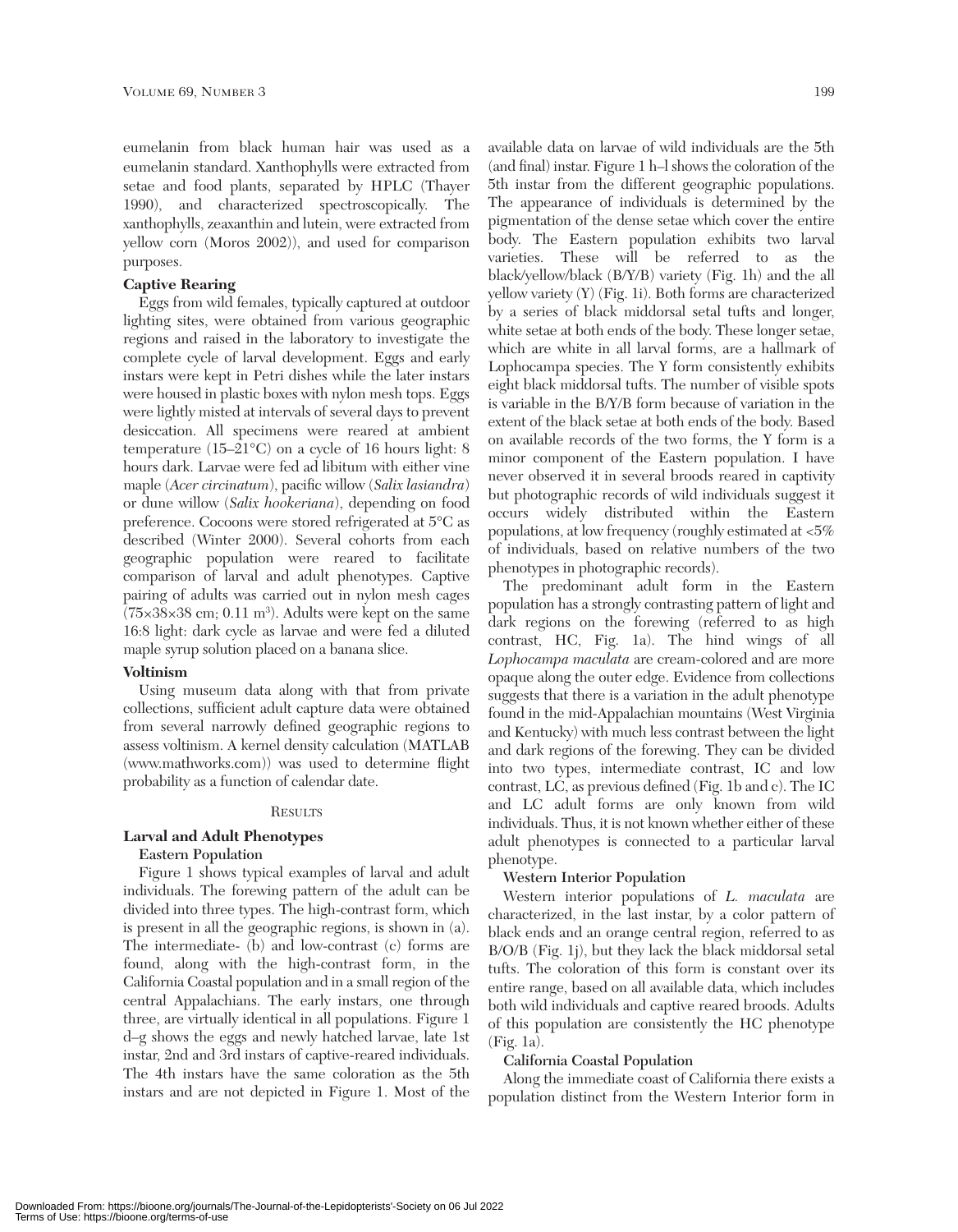

FIG. 2. Last instar larvae of *Lophocampa maculata* from the Pacific Northwest showing substantial variation in coloration. **a**, Sechet Peninsula, British Columbia, Canada (courtesy of Sylvia Moon); **b**, Olympic National Park, Washington, USA (courtesy of David Droopers); **c**, Trout Creek, Washington, USA (courtesy John Davis); **d**, Victoria, British Columbia, Canada (courtesy Ken Vaughn); **e**, N. Vancouver, British Columbia, Canada (courtesy of Eric Johnson); **f**, Gifford Pinchot N. F., Washington, USA ( courtesy of Hoppingcrow)

many ways and referred to as the CA Coastal form. This population has been studied both in the wild and in captive-reared broods, most from Aptos, CA. The appearance of last instar larvae is like that of the Eastern population. Individuals can be either the B/Y/B or Y phenotype (Fig. 1k and l). The number of black dorsal tufts is eight in the Y phenotype, like the Eastern counterpart. The B/Y/B phenotype has variable numbers of black middorsal tufts, as does the Eastern phenotype, dependent on the extent of the black regions at both ends of the body. Based on the frequency of the two color patterns in wild individuals and observations of captive reared broods, there is a roughly 50:50 ratio of the two phenotypes. This is in contrast to the Eastern form in which the B/Y/B phenotype predominates. Egg clusters obtained from wild females and raised in captivity produce broods with either all Y, or all B/Y/B forms or a mixture of the two (Table I). Mating of a captive female with a single captive male produced a brood with the mixed larval color phenotypes, indicating that mixed broods from wild females are not the result of their mating with two different males. The data in Table I show that when a brood is the mixed variety, the number of B/Y/B and Y individuals is always about equal.

Adults of this population occur in the HC, IC, and LC forewing patterns as shown previously (Fig. 1a–c). The frequency of the different adult forms appears to be uniform over the geographic range of the CA Coastal population unlike the Eastern population, where the LC variety appears to be confined to a small geographic area. Captive rearing of many CA Coastal broods does not indicate a correlation between the larval and adult phenotypes.

## **Pacific Northwest Population**

Unlike the other populations of *L. maculata*, in which the larval color phenotype is uniform (Western Interior) or a mixture of just two forms (Eastern and CA Coastal), the Pacific Northwest population (PNW) shows dramatic variation in the coloration of the last instar (Fig. 2). The extent of the black regions at either end of the body varies from none at one or both ends to the maximum extent for the species. Color of the central region can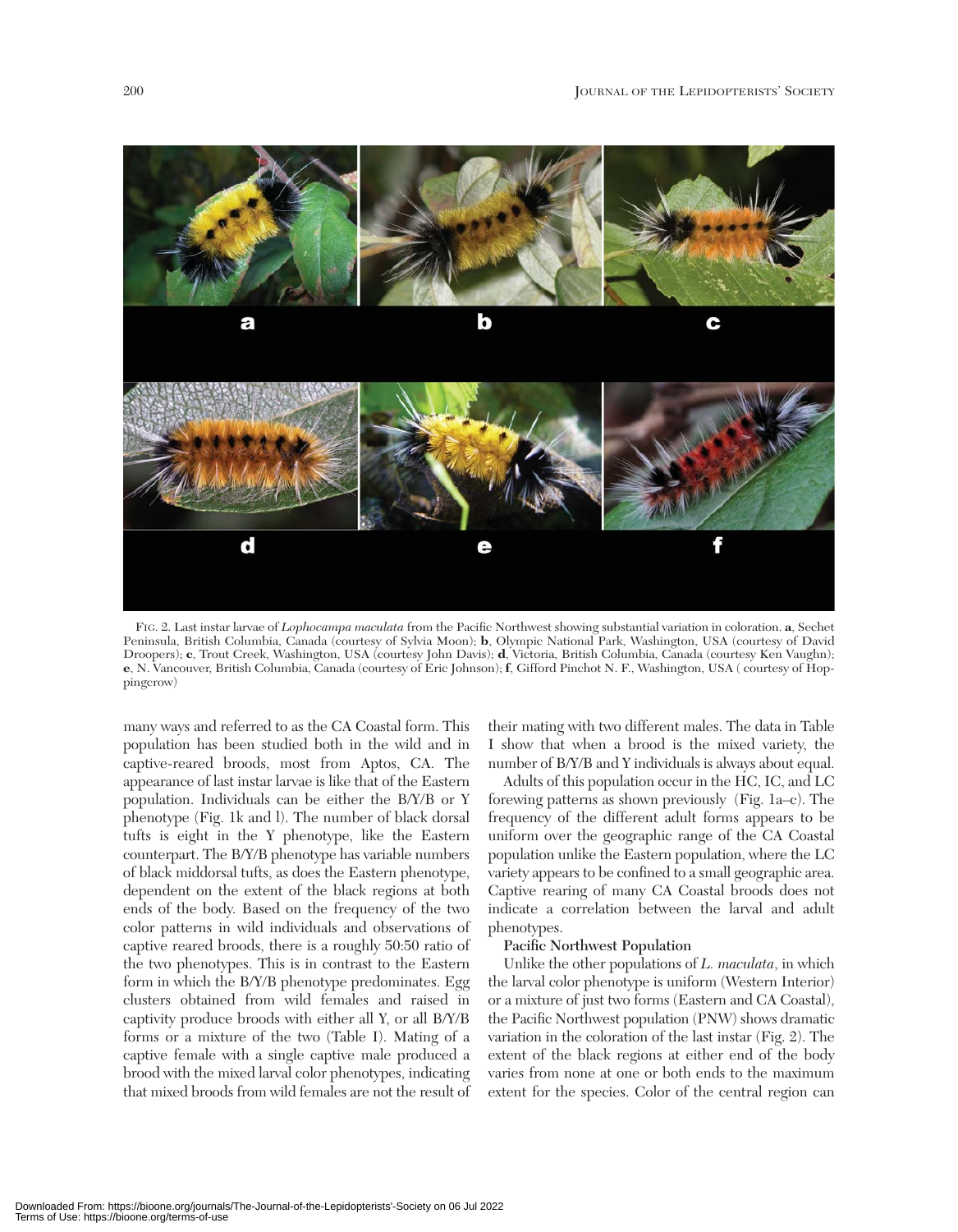

FIG. 3. Geographic range of *Lophocampa maculata* based on currently available data. Color coding shows the approximate range of the Eastern Form (yellow); Western Interior Form (orange); California Coastal Form (green) and Pacific Northwest Form (purple).

range from red-orange through the typical rusty orange to an orange-brown or bright yellow. Black middorsal setal tufts are always present, with the number being variable, depending on the extent of the black regions at both the anterior and posterior ends of the body, a feature similar to the Eastern and CA coastal forms. In individuals lacking the black end regions, the number of black dorsal tufts is eight, as in the Y form of the Eastern and CA Coastal populations. Captive rearing of egg clusters from single females indicate that considerable variation in coloration of 3rd and 4th instar larvae also occurs in the PNW population and that variation in early instars does not necessarily result in variation in the final

instar. The variability of the PNW population is in stark contrast to the Eastern, Western Interior and CA Coastal populations where there is uniformity of coloration within and between broods raised in captivity, except for the two major phenotypes, B/Y/B and Y, of the Eastern and CA Coastal populations. Adults of the PNW population consistently show the HC forewing pattern.

# **Geographic Range**

The geographic range for *Lophocampa maculata*, is divided into four regions defined by the coloration of last instar larvae (Fig. 3). These are referred to as the Eastern (E), Western Interior (WI), California Coastal (CA Coast) and Pacific Northwest (PNW) populations.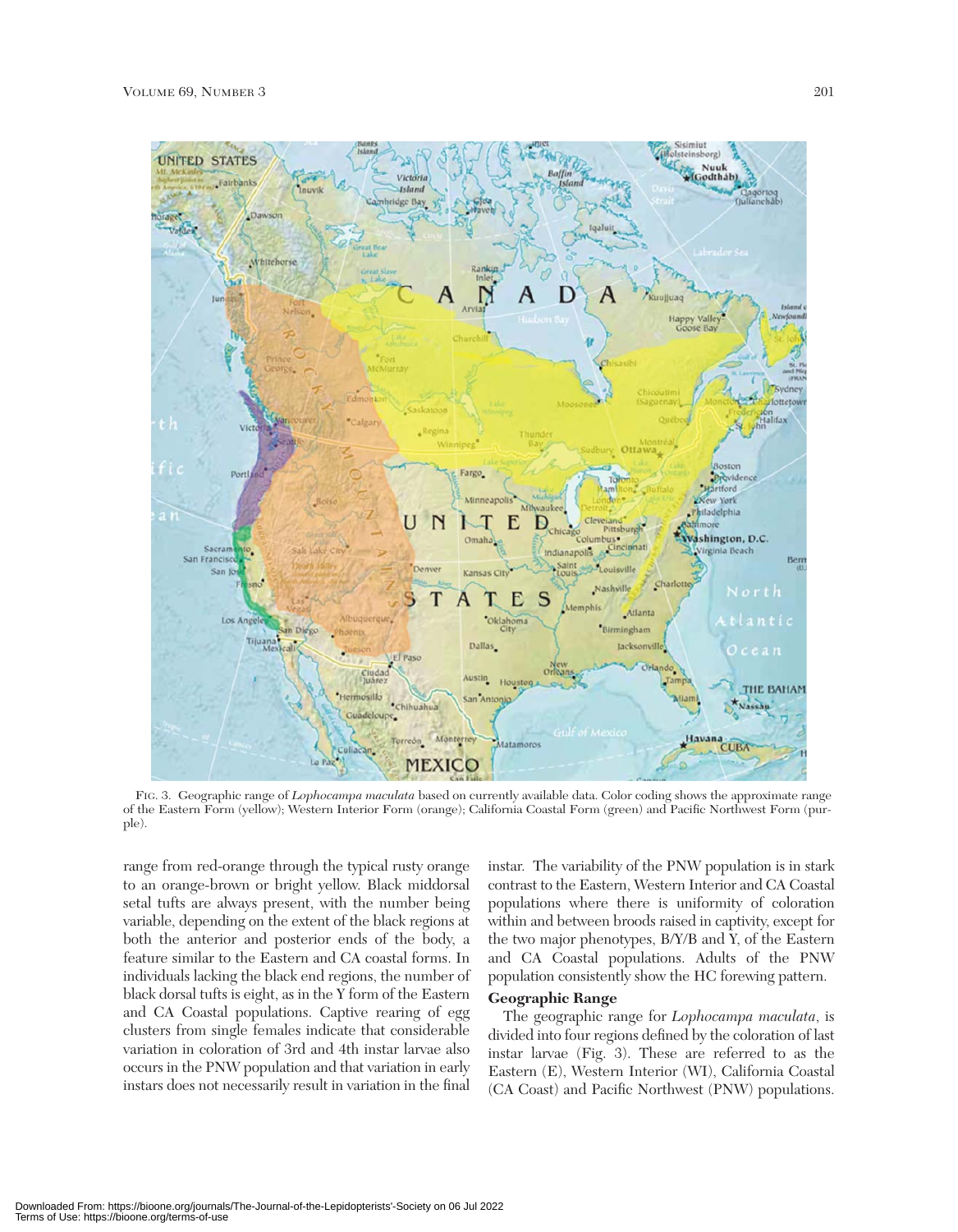

FIG. 4. Plots of elevation vs. latitude for confirmed observations of *Lophocampa maculata* in: **a**, Pacific Mountains (Sierra Nevada, Cascade and British Columbia Coastal ranges) based on 37 observations; **b**, Rocky Mountains based on 95 observations; and **c**, Appalachian Mountains based on 22 observations. The trend line on each plot is the best linear fit. The equation of each trendline is given along with the  $\mathrm{R}^2$  value.

Within each region, there is great consistency of the larval coloration, as described above (see Fig. 1), except for the PNW population (Fig. 2). Adult coloration is considerably less variable than larval coloration within a region.

There remains considerable uncertainty about the complete range of this species, particularly the northern limit. The northernmost data point is Yellowknife, NWT, Canada at 62.5°N while the southernmost is Mt. Graham, Arizona, USA at about 32.5°N, giving the

species a latitude range of 30°. Within the various regions, distribution of the species may be spotty and dependent on suitable habitat. This appears to be especially true of the Great Basin region between the Pacific and Rocky Mountain ranges and the southern Appalachian Mountains. These areas are represented by little data.

The moth's range southward in the Pacific Mountains, Rocky Mountains, and Appalachian Mountains is possible because the species lives at progressively higher elevation (Fig. 4). Data on elevation vs. latitude were obtained from verified specimens or photographic data. The random nature of the observations, results in a scattering of data but the increasing elevation with more southerly latitude is obvious. The  $R<sup>2</sup>$  values provide an indication of the closeness of fit of the data to a linear relationship. It is interesting to note that for all three mountain ranges the slope of the best fit line is about the same. A shift southward of 1° of latitude results in an average increase in elevation of 300–350 feet.

Because suitable high elevation habitat is very fragmented in the southern part of its range, especially in the southern Rocky Mountains, the species exists in isolated "sky islands." Similar fragmentation may occur in the southern Appalachians. This geographic fragmentation coupled with the expected limited migration ability suggests these southern populations may exhibit greater genetic variation than the more contiguous northern populations. Efforts to explore this are underway, looking particularly at Arizona and New Mexico populations. The current period of global warming is expected to further minimize suitable habitat in the southern part of the species range and may eventually lead to local extirpations at the southern ends of its geographic range. In many places the species is now found at the highest possible elevation, making further increases in elevation in response to global warming impossible. In contrast, warming in the subarctic areas of northern Canada may allow the species to extend its range north as the range of willows and other deciduous host trees expand northward.

## **Chemical Basis of Pigmentation**

Melanin is a widespread pigment responsible for pigmentation in animals, the browning reaction of damaged plant tissue (Riley 1997; Sugumaran 2002) and sclerotization of the insect cuticle (Nelson 2008). Melanins are complex polymeric oxidation products of the amino acid tyrosine resulting from the action of the enzyme tyrosinase and, possibly, other enzymes as well. Melanin occurs in two forms, brown to black eumelanin and orange to red pheomelanin. Pheomelanin results from condensation of the initial oxidation product of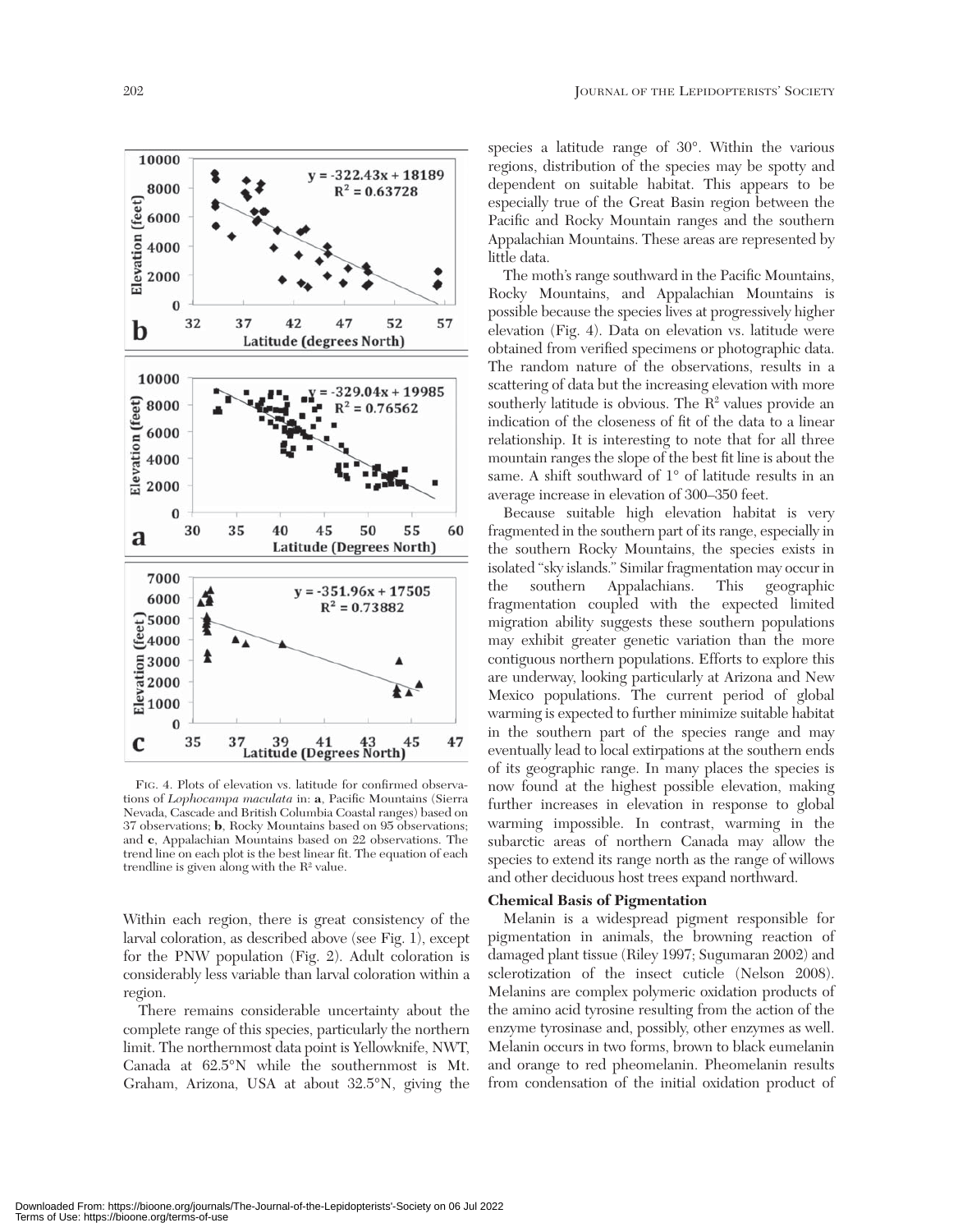| Brood Type <sup>+</sup>   | All B/Y/B Individuals | Mix of B/Y/B and Y Individuals | All Y Individuals |
|---------------------------|-----------------------|--------------------------------|-------------------|
| Number of Broods          |                       | 4                              | 6                 |
|                           |                       | 17:15                          |                   |
| Number of $B/Y/B:Y$       |                       | 35:29                          |                   |
|                           |                       | 28:45                          |                   |
|                           |                       | 11:9                           |                   |
|                           |                       |                                |                   |
| Overall Ratio of B/Y/B: Y |                       | 91:98                          |                   |

TABLE 1. Phenotypes Resulting from Captive Rearing of Eggs from Wild Females of the California Coastal Form of *Lophocampa maculata*\*

\*All broods were from Aptos, California. Gravid females were collected at a light and allowed to ovipost in paper bags. Each brood represents the egg production from a single female. Larvae were raised under identical conditions of temperature and light (16 L:8 D) on Pacific Willow (Silax lasiandra). For the mixed phenotype broods, the ratio of the two color forms are given along with the overall ratio for all four broods.

+B/Y/B stands for the black/yellow/black color pattern (see text); Y stands for the yellow color pattern (see text)

| Population         | Last Instar Larval<br>Coloration                                       | <b>Presence of Black</b><br>Middorsal Tufts | Voltinism  | Food preference                                                      |  |
|--------------------|------------------------------------------------------------------------|---------------------------------------------|------------|----------------------------------------------------------------------|--|
| Eastern            | black/yellow/black<br>(majority form)<br>all yellow<br>(minority form) | yes                                         | univoltine | Wide range of deciduous<br>trees Silax, Alnus, Acer,<br>Betula, etc. |  |
| Western Interior   | black/orange/black                                                     | $\mathbf{no}$                               | univoltine | Silax, Alnus, Acer, etc.                                             |  |
| California Coastal | black/yellow/black<br>$\sim 50\%)$<br>all yellow<br>$(-50\%)$          | yes                                         | bivoltine  | Appears to feed exclusively<br>on Silax                              |  |
| Pacific Northwest  | Extremely variable                                                     | yes                                         | univoltine | Wide range of deciduous<br>trees: Silax, Alnus, Acer, etc.           |  |

|  |  | TABLE 2. Phenotypic Characteristics of the Various Geographic Populations of Lophocampa maculata |  |
|--|--|--------------------------------------------------------------------------------------------------|--|
|  |  |                                                                                                  |  |

tyrosine with thiols, such as cysteine. Because of their lack of solubility in almost all solvents and their polymeric, heterogenic nature, melanins are usually identified by characteristic products formed via oxidative degradation.

Analysis of the pigments in 5th instar setae by alkaline hydrogen peroxide degradation followed by HPLC analysis (Napolitano 2000) reveals the presence of pyrrole tricarboxylic acid (PTCA). PTCA is a recognized product of eumelanin degradation. Thus, in all geographic populations, the black pigment in setae is eumelanin. The orange pigment characteristic of last instar larvae of the Western Interior form has solubility

and spectroscopic characteristics consistent with pheomelanin, however further work is needed to confirm this result.

Both eumelanin and pheomelanin are produced endogenously from the common precursor tyrosine. In contrast, the yellow pigment characteristic of both the Eastern and CA Coastal populations is exogenous in origin. Extraction followed by HPLC analysis, along with solubility and spectroscopic characterization, indicate it is a xanthophyll obtained from the larval diet. HPLC analysis of extracts of pacific willow (Silax lasiandra), a common host plant for the CA Coastal and PNW populations, indicates two predominant xanthophylls,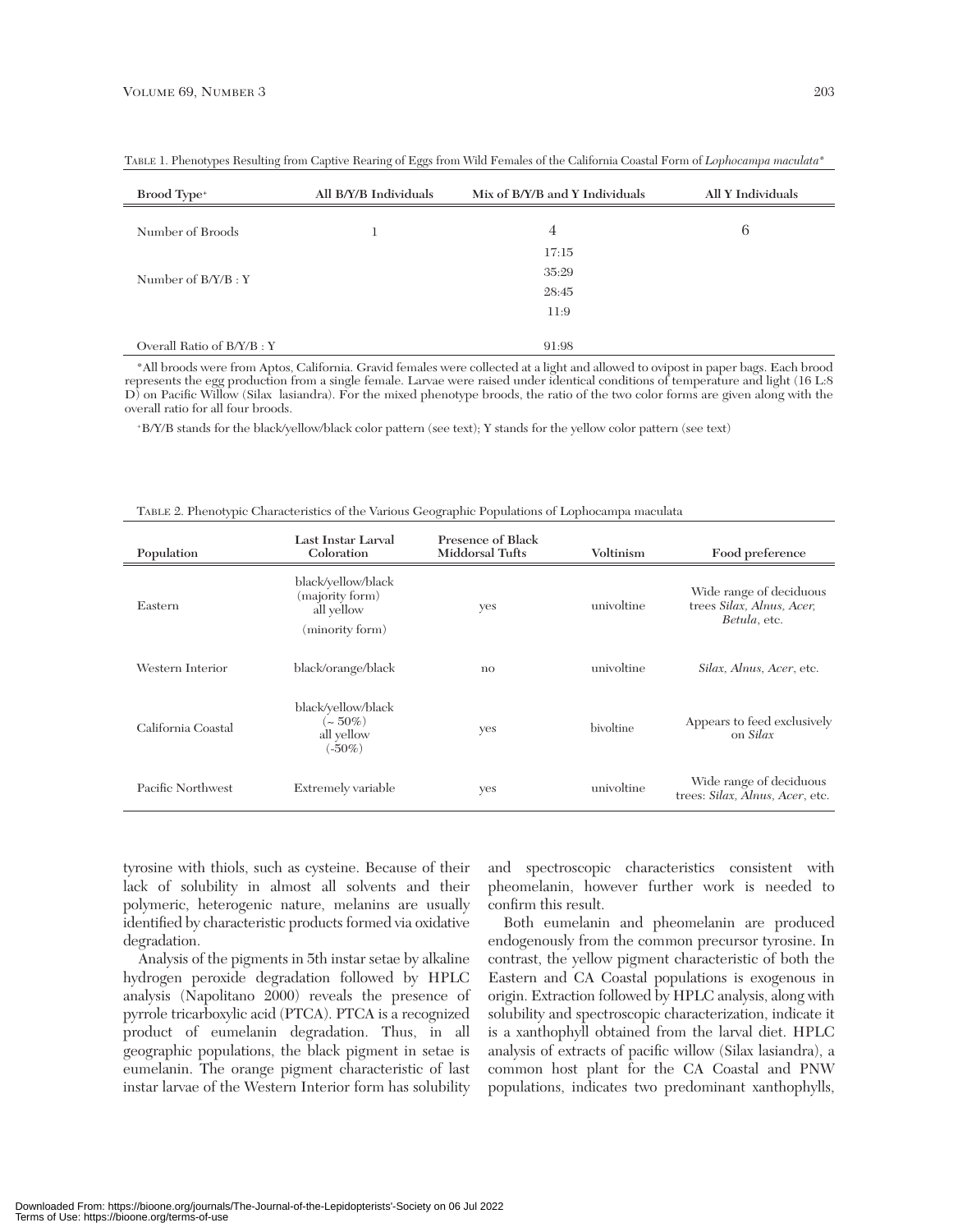

FIG. 5. Geographic variation in the "white" phenotype of *Lophocampa maculata*. All are 4th instars. **a**, Eastern form (courtesy Becca Walling); **b**, Eastern form (courtesy Rebekah Keating); **c**, Western Interior form (courtesy Harvey Schmidt); **d**, Pacific Northwest form; **e**, Pacific Northwest form (courtesy Peter Wood); **f**, Pacific Northwest form; **g**, Western Interior form (courtesy Dwaine Keuter); **h**, Western Interior form (courtesy David Droppers); **i**, CA coastal form (courtesy Brooke Sheridan).

lutein and zeaxanthin. Zeaxanthin appears to be the major component of the yellow setae pigment in *L. maculata* based on retention time in HPLC and visible absorption spectrum. Extraction of different colored setae indicates that the yellow pigment is not confined exclusively to the yellow setae but is found in both the black setae, found in all populations, and the orange

setae in the Western Interior population, in roughly the same amount per mg of setae regardless of setae color. The yellow color is masked in black and orange setae by the more intense melanin color. In addition, a pigment with identical spectroscopic characteristics is obtained from the forewing of adults. It appears that the yellowbrown color of at least the lighter areas of the forewing is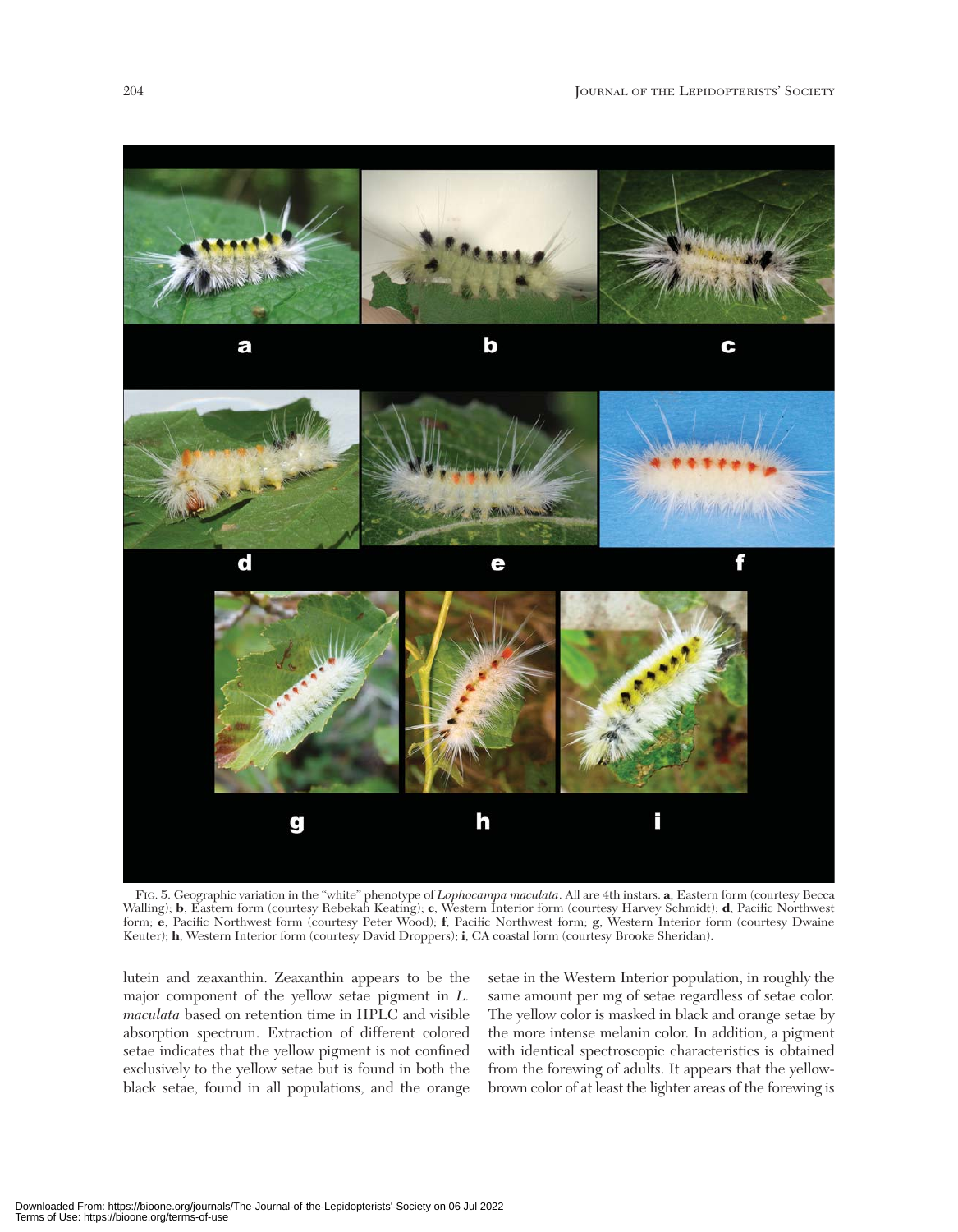due in part to xanthophyll retained from the larval stage. Admixture of varying amounts of eumelanin may be responsible for at least part of the pattern of maculation on the wing.

Newly hatched larvae of *L. maculata* from all populations are gray in color with dark black heads, indicative of eumelanin (Figure 1d). They have no yellow color. As shown in Figure 1e, after several days of feeding the integument turns a bright yellow, resulting presumably from ingestion of xanthophylls. Newly molted larvae have a yellow head capsule, which darkens over a period of several hours to its normal black color. This must result from synthesis of eumelanin, which then obscures the yellow color. Synthesis of black eumelanin eventually results in the typical black head capsule. This phenomenon has been observed in all *L. maculata* populations.

#### **Partially Depigmented Forms of** *L. maculata*

A rare and interesting variant in the larval coloration of this species involves individuals that exhibit a partial loss of setae pigmentation in the 4th or occasionally the 3rd and 4th instars, followed by return to normal pigmentation in the final, 5th instar. These individuals are referred to as partially depigmented since they lack pigmentation of the setae except for the middorsal tufts, for which the coloration can be black or orange or a combination of the two colors (Fig. 5). On occasion, a single whorl can have a mixture of differently colored setae and, in some cases, there is a yellow fringe around the black tuft.

The partial depigmentation phenomenon was first observed in Wisconsin, involving the Eastern population. Since then, it has been observed in all geographic populations, although there are differences between populations. A preliminary report of this phenomenon has been published (Strothkamp 2011). Since that publication considerable additional information has been obtained. The phenomenon has been observed in both wild populations and captive reared broods of the WI population from two widely separated locations in the San Bernardino and Sierra Nevada mountains of California, a single individual out of broods of 62 and 41 individuals, respectively, was observed to exhibit the partial loss of pigmentation. One case involved both the 3rd and 4th instars while in the other, only the 4th instar was involved. In both cases the 5th instar and the resulting adults had normal coloration.

Initial observations of wild individuals had involved single individuals, consistent with the captive reared observation of a single individual in two large broods. More recently, several reports have been obtained of multiple individuals found in the same immediate area at



FIG. 6. Voltinism in *Lophocampa maculata* populations. Kernel density plots of flight data for three geographic populations of *Lophocampa maculata*. Data from: **a**, the state of Utah, USA (Western Interior population); **b**, the province of Quebec, Canada (Eastern population); **c**, California Coastal Population (from San Francisco to Los Angeles, CA, USA). In **c**, the solid line is the actual data showing a bivoltine pattern. The dotted and dashed curves show an approximate resolution of the data into a spring flight (dotted line) and a late summer flight (dashed line). Below each kernel density plot is a rug plot showing the actual dates of observations.

the same time, all at the same stage of development. This suggests that there is a variety of this phenomenon that may involve multiple individuals of a brood, or perhaps an entire brood. Unfortunately, in all cases except one of multiple, wild individuals, specimens were not collected and so our knowledge of the duration of the depigmented state and the appearance of normal adults rests on four instances of captive reared individuals. All of these involved single individuals except for a group of three collected in Portland, OR and provided to me. These individuals, obtained at the 4th instar, were almost certainly from the same brood and all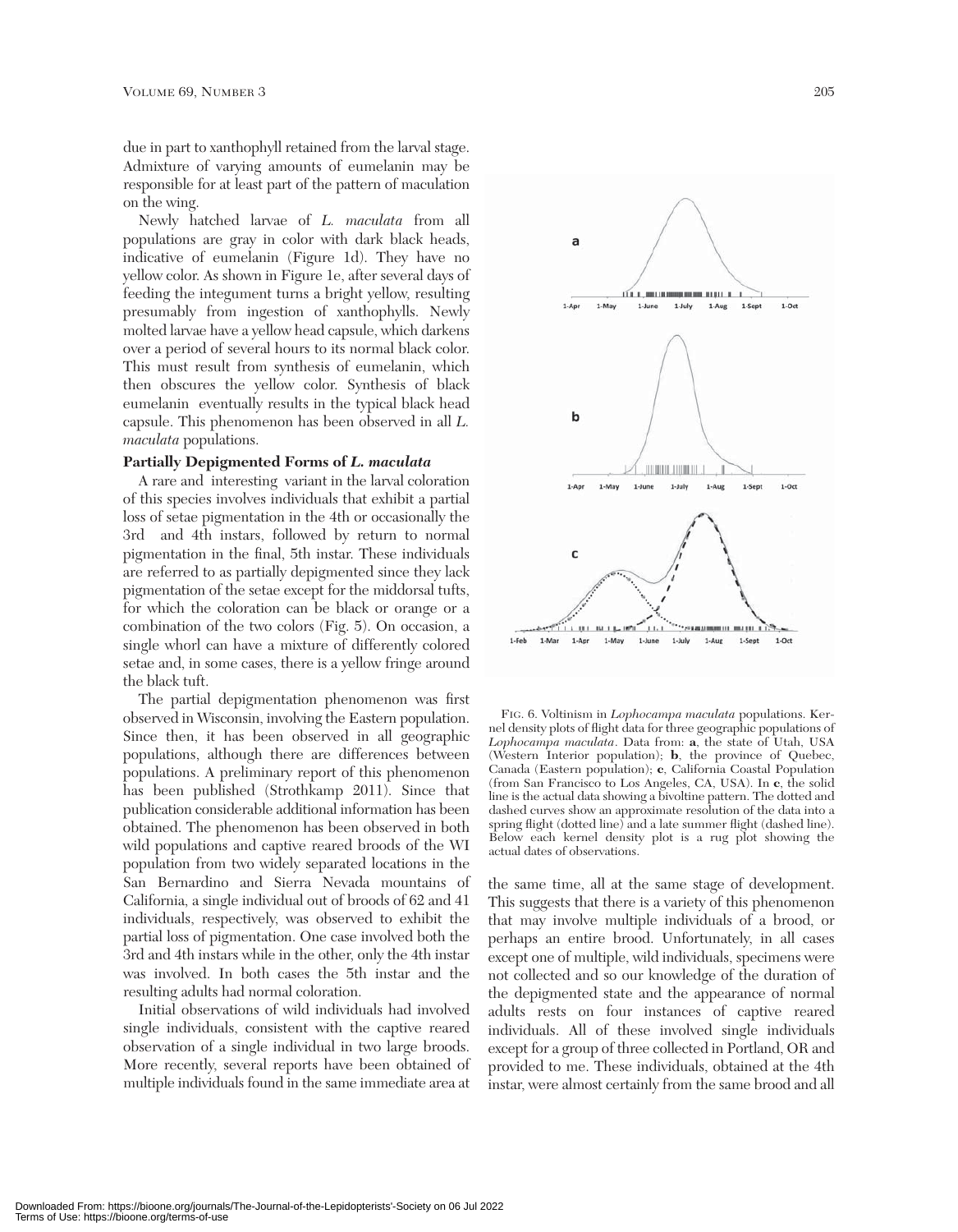exhibited the reversion to normal pigmentation in the 5th instar and production of normal adults. This multiindividual phenomenon has been reported from Eastern and PNW populations. The paucity of simultaneously emerging adults from the depigmented larvae raised in captivity has prevented breeding. Thus, to date, it has not been possible to obtain broods from the phenotypically characterized larval forms to further investigate the inheritance of this trait. However, the limited data available suggests that the occurrence of the depigmented form can involve either a single individual, or perhaps an entire brood and does not have an obvious environmental explanation.

The presence of pigmentation in some regions of setae in these depigmented individuals is consistent with a complex mechanism of control of pigmentation involving a large number of gene products. The requirement for several alleles, each occurring with low frequency, to produce this phenotype could account for its rarity. *L. maculata* exhibits both spatial variation in pigment production within an instar and temporal variation between instars. The depigmentation phenomenon must involve control elements of pigmentation expressed differently in the different instars. Depigmentation involves both the endogenously synthesized melanin pigment and the exogenous xanthophyll pigment. In addition, loss of pigmentation in setae is only partial since all individuals exhibiting this phenomenon have either black or orange middorsal tufts and some have a surrounding ring of yellow pigment as well (Figure 5). Thus, even in the depigmented individuals there is some synthesis of pigment as well as absorption of pigment from food. This suggests that both the enzymes necessary for melanin biosynthesis and the proteins involved in absorption and transport of xanthophylls are intact. The genetic defect must be in one or several of the genes that regulate the expression of pigmentation in the various regions of the body. To my knowledge, no comparable phenomenon has been reported in other species of Lepidoptera. However, many mammals show a similar spatial variation in melanin pigmentation in their fur, which can result in striking patterns of coloration, such as in the Bengal tiger, *Panthera tigris tigris*. Many mammalian examples of genetic control of fur pigmentation with a spatial variation, like the tiger, have been studied (Eizirik 2010). The situation in the larval forms of *L. maculata* may be similar

The Bengal tiger provides an interesting parallel to the partially depigmented phenotype of *L. maculata*. Rare "white" tigers occur in the wild and have been bred in captivity (Thornton 1967; Thornton 1978). These individuals either lack completely or have reduced pheomelanin production but do produce eumelanin, giving them a pattern of black or brown stripes on a white background, and occasionally some regions of orange fur (Xu 2013). The net result is excess white fur relative to the wild type (analogous to the situation in *L. maculata*). Mating of two white tigers results in exclusively white offspring, consistent with inheritance as a recessive trait. Broods of *L. maculata* composed entirely of individuals possessing the "white" phenotype might have similar genetic underpinnings. However, the observation of single depigmented individuals in broods raised in captivity suggests that expression of this phenotype in *L. maculata* is not simply a case of dominant and recessive traits, as it appears to be in the Bengal tiger.

# **Voltinism**

*L. maculata* is univoltine across most of its range. Records from geographically restricted populations were analyzed by calculation of kernel density functions (Fig. 6). The data for a typical Western population (a) and Eastern (b) show a single, reasonably symmetrical curve. In contrast, the CA coastal population is clearly bivoltine. The spring flight along the CA coast is not as large as the late summer flight. The two flights of the CA coastal population occur on either side of the early summer, univoltine flight of other *L. maculata* populations, although there is some overlap. The bivoltinism of the CA coastal population is likely a consequence of the longer growing season along the immediate coast. Populations in the Sierra Nevada Mountains, living at the same latitude, are univoltine. The moderating effect of the Pacific Ocean along the immediate coast results in a Mediterranean climate from southern CA to just north of San Francisco, which coincides with the known region of bivoltinism. The ancestral phenotype of *L. maculata* was likely univoltine, with a switch to bivoltinism along the immediate Pacific coast of California resulting from the development of a suitable climate during the warming period after the last glacial maximum. The current period of global warming is causing a similar switch from uni to bivoltinism in a number of central European butterfly and moth species (Altermatt 2010) and Scandinavian moths (Poyry 2011).

## **DISCUSSION**

Division of the total range of *L. maculata* into four regions is warranted by the phenotypic characteristics summarized in Table 2. Last instar coloration, along with the other phenotypic characteristics given in the table, provide a clear distinction among the four populations. Given the size of the geographic areas, it seems likely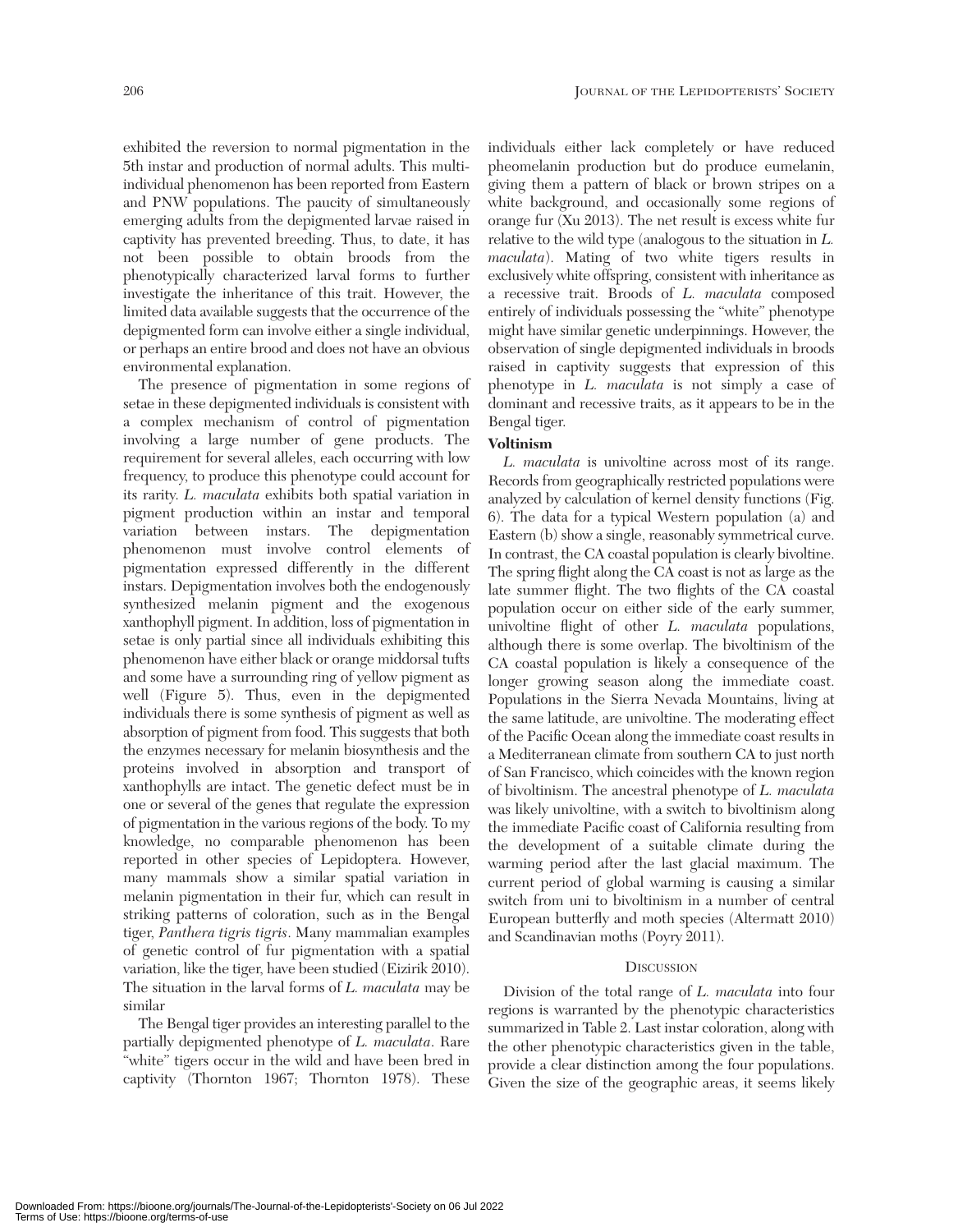that there are additional, as yet unresolved, distinctions within each of the four regions that may, in the future, require further subdivision.

It is not known if the differences in larval color have a significant adaptive value. Because all the larval color patterns found in *L. maculata* are visually obvious on a leaf surface, perhaps all are adequate to warn would be predators that it is not a suitable target. The wide, and apparently stable, variation in coloration in the PNW populations is consistent with a lack of strong survival advantage to one color pattern in this region. For the other populations, the consistency over a wide geographic range suggests that some other factor that does have a survival advantage may be responsible. For example, genetic factors responsible for differences in larval coloration may be closely linked to another trait which is selected for in each region.

Most of the present range of *L. maculata* was not habitable by the organism during the last glacial maximum (LGM) because the area was either buried under ice or, in the regions immediately south of the ice mass, the climate was too severe to support either the necessary broadleaf trees or the moth itself. As the climate gradually warmed after LGM about 20,000 years ago, the present day geographic variants must have developed as the organism started to move north from a refugium (perhaps in northern Mexico) where it had uniform phenotypic features. The consequences of the repopulation of northern European biota after LGM from several southern refugia has been documented (Hewitt 1996, 1999) and some features may be applicable to North America.

Xanthophylls appear in all larval stages as integument or setae pigmentation in all populations of this species and in adults as well. This suggests that they were present in the ancestor of the species (and likely genus or even higher level taxon). Eumelanin also plays a major role in pigmentation in all populations and was likely part of the ancestral pigmentation. In contrast, the orange pigment has a minor role in the pigmentation of early instars of the Eastern and CA Coastal populations, where it is not present in the final instar. The major role of the orange pigment in the last instar of the WI population must result from a genetic alteration in its expression rather than a newly acquired biosynthetic capability, since all populations of *L. maculata* have the ability to synthesize the orange pigment. In the Western Interior form, production of orange pigment in the last instar larvae is also linked to a lack of black dorsal tufts.

All the univoltine populations of *L. maculata* show a peak flight at about the same time of year. This at first may seem unusual given the wide range of latitude but

actually is consistent with the organism living in very similar climatic zones regardless of latitude, as noted earlier. The environmental cues used by this species to time the various stages of its lifecycle such as pupal development and continued larval development to the adult vs. diapause, likely involve a combination of hours of daylight and degree days, as observed for other moth species (Nagarkatti 2001; Tobin 2008). Detection of the genetic variation responsible for the phenotypic characteristics described in this paper is a major focus of future work. A complete understanding of both the phenotypic and genotypic variations within this small creature may potentially shed light on fundamental mechanisms of evolution as well as the postglacial environmental changes that occurred in North America.

#### ACKNOWLEDGEMENTS

David Wagner provided valuable specimens and advice. Charlene Donahue provided specimens and data on *L. maculata* in Maine. In addition, the following individuals provided observations, photos and specimens. Without their help and generosity this research could not have been done: Gary Anweiler, Elizabeth Avis, Linda Butler, John Davis, Julien Delisle, Larry de March, Bill Dempwolf, Tom Dimock, William Douglas, Jason Drombroskie, David Droppers, Loran Gibson, Josiah Gilbert, Ruth Gravanis, Melinda Green, James Harris, Dona Hilkey, Freda Holmes, Hoppingcrow, Mandy Howe, Phil Huntley-Franck, Eric Johnson, Steve Johnson, Rebakah Keating, Fran Kerbs, Duane Keuter, Jeff Lee, Kelly Lotts, Jim McDermott, Gary McDonald, Sam McNally, Tom Middagh, Dan Molter, Sylvia Moon, Bret Mossman, Ben Mous, Tomas Mustelin, Bill Oehlke, Dick Palmer, Tynan Phillips, Nelson Poirier, Evan Rand, James Reilly, Will Richardson, Kelly Richers, Dana Ross, Sandra Russell, Lynette Schimming, Harvey Schmidt, Brooke Sheridan, Jeff Smith, Janice Stiefel, Bo Sullivan, Jonathan Sylvestre, Jeremy Tatum, Ken Vaughan, Dwaine Wagoner, Becca Walling, Dave Wikle, David Woo, Peter Wood. Both reviewers provided valuable suggestions. Financial support from Lewis  $\&$  Clark College is gratefully acknowledged.

#### LITERATURE CITED

- ALTERMATT, F. 2010. Climatic warming increases voltinism in European butterflies and moths. Proc. R. Soc. B 277: 1281–1287.
- BEADLE, D. AND LECKIE, S. 2012. Peterson Field Guide to Moths of Northeastern North America. Houghton Mifflin Harcourt, New York, 611 pp.
- BUTTERFLIESANDMOTHS. Available from: http//www.butterfliesandmoths.org (Last accessed July 15, 2014)
- DYAR, H.G. 1892A. Additional notes on bombycid larvae. Psyche 6: 323–326.
- ––––– 1892B. Preliminary remarks on some North American species of Halesidota Hubn. Canadian Entomologist 24: 304–306.
- EDWARDS, H. 1876 Pacific coast Lepidoptera-N. 19 Notes on a singular variety of the larva of Halesidota agassizii. Proc. Calif. Acad. Sci. 7, part 1: 128–130.
- EIZIRIK, E. 2010 Mammalian coat pattern genes: multiple genomic regions implicated in domestic cat stripes and spots. Genetics 184: 267–275.
- HARRIS, T.W. 1841. A report on the insects of Massachusetts injurious to vegetation. Folsom, Wells & Thurston, Cambridge, MA, 449 pp.
- HEWITT, G. 1996. Some genetic consequences of ice ages, and their role in divergence and speciation. Biol. J. Linn. Soc. 58: 247–256.